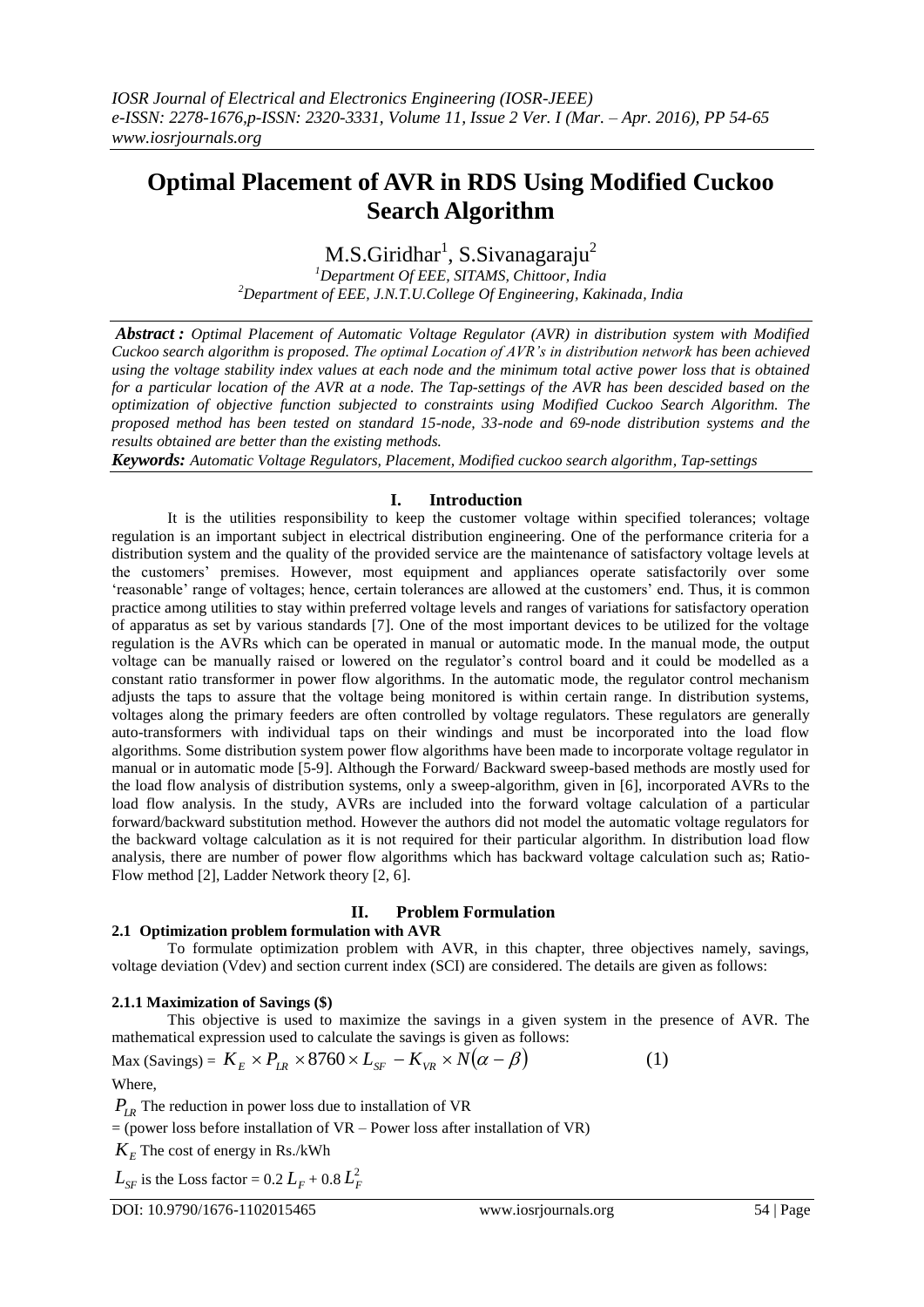Where,

 $L_F$  is the load factor

*N* is the number of VRs

 $K_{VR}$  is the cost of each VR

 $\alpha$  is the rate of annual depreciation charges for VR

 $β$  is the cost of installation of VR.

KVA rating of the AVR is (rated voltage  $\times$  % boost of booster  $\times$  rated current) / 100

## **2.1.2 Minimization of Voltage deviation (Vdev) (p.u.)**

It is necessary to main the voltage magnitude at the nodes within permissible limits to increase the security of the system. For this, it is necessary to minimize the voltage deviation at system nodes. The system voltage deviation can be calculated as

$$
V_{dev} = \min\left(\sum_{j=2}^{nnode} (|V_j| - |V_{rated}|)^2)\right) \qquad (p.u)
$$
 (2)

Where,  $V_j$  is the voltage magnitude at  $j<sup>th</sup>$  node and  $V_{rad}$  is the rated voltage considered to be 1.0 p.u. and 'nnode' is the total number of nodes in the system.

## **2.1.3 Minimization of Section current index (SCI)**

Providing the active and reactive power near the loads may increase or decrease the current flow in some sections of the network, thus releasing more capacity or also place out of distribution line limits. The section current index (SCI) gives important information about the level of currents through the network. The section current index can be calculated when performing the power flow analysis before and after installation of capacitor banks as

$$
SCI = \left[ min \left( \frac{\sum_{s=1}^{L} \frac{I_{sm} - I_{sas}}{I_{sm} + I_{sas}}}{L} \right) \right]
$$
(3)

Where

 $I_{sm}$  is the mean of Line section current after placement of capacitor.

*sas I* is the line section current after placement of Capacitor

L total number of line section

s is the line section

## **2.1.4 Selection of TAP settings**

`The **tap** positions of voltage regulator is determined as follows In general, the voltage regulator position at node  $\gamma$  can be calculated as

$$
V_j^{new} = V_j^{old} \pm tap \times V_{rated}
$$

Where,  $V_j^{new}$  is the voltage at node 'j' after VR installation in p.u,  $V_j^{old}$  is the voltage at node 'j' before VR

installation in p.u,  $V_{\text{rated}}$  is the rated voltage in p.u

**tap** is the tap position of VR in discrete steps, + for boosting of voltage and - for bucking of voltage

The tap position can be calculated by comparing voltage obtained before voltage regulator installation with lower and upper limits of voltage. The bus voltages are computed by load flows for each change in the tap settings of the voltage regulators, till all bus voltages are within the specified limits. Then obtain the net savings, with the above tap settings for voltage regulators.

## **2.1.5 Voltage stability index**

The vector form of representation of voltage stability index is

$$
\overline{VSI} = \overline{V}^4 - 4 \times \left[ \overline{LPBB}^T \times \overline{X} - \overline{LQBB}^T \times \overline{R} \right] - 4 \times \left[ \overline{LPBB}^T \times \overline{R} + \overline{LQBB}^T \times \overline{X} \right] \overline{V}^2 \tag{5}
$$

(4)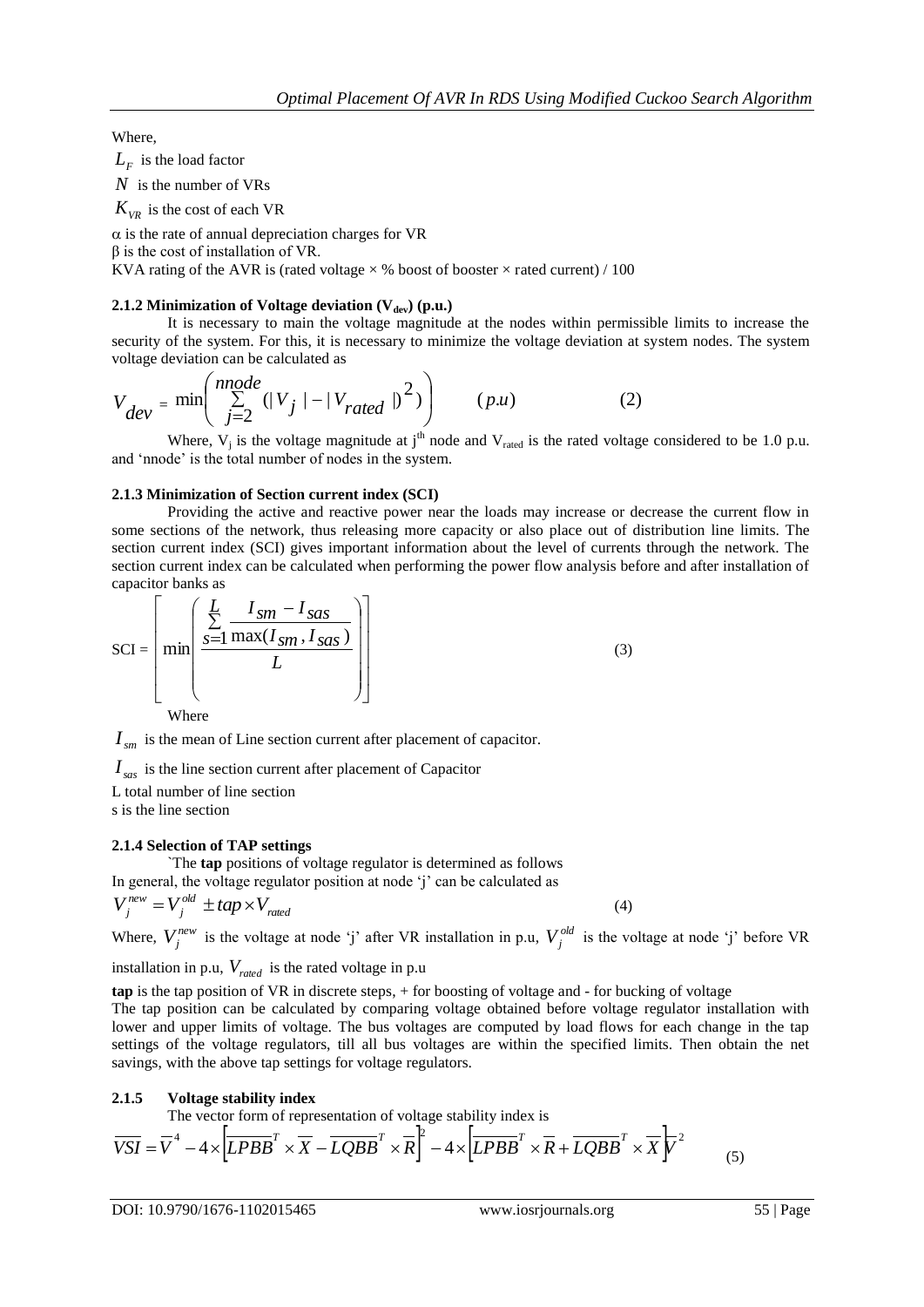Where,  $|LPBB|$  and  $|LQBB|$  are the vectors of total active and reactive load beyond a branch. R is the vector of branch resistance in p.u, also *LPBB* , *LQBB* and *V* vector values are in p.u. The order of *LPBB* and *LQBB* are (nnode-1  $\times$  1), The order of V is (nnode-1  $\times$  1) and R and X are the branch resistance and reactance vectors and are of order (nbr  $\times$  1).

*VSI* = voltage stability index vector of nodes and is of order (nnode-1  $\times$  1).

For stable operation of radial distribution networks, each element of the voltage stability index vector should be greater than or equal to zero i.e  $VSI \geq 0$ .

 By using this voltage stability index, one can measure the level of stability of radial distribution networks and there by appropriate action may be taken if the index indicates a poor level of stability.

#### **2.1.6 Computation of voltage stability indices**

Step-1: Read the system line and load data

Step-2: Run the load flow and compute the voltage stability index for each node by using eq.(6) with increasing load at every node of the system.

Step-3: Check the P-V curve to identify the nose-point, note the voltage stability index of the system.

Step-4: Arrange the list of nodes in ascending order of the VSI values.

Step-5: Locate the AVRs at the nodes according to priority list.

Step-6: End

## **2.1.7 Updating of voltages with AVR, for single feeder with sub-laterals**

$$
V_{k\_ratio} = \frac{V_k^{new}}{V_s^{new}}
$$
 (6)

$$
V_k^{adjust} = V_{k\_ratio} \times V_s \tag{7}
$$

Where,  $V_k^{new}$  is the voltage magnitude at the downstream nodes after AVR

 $V_s^{new}$  is the secondary voltage of the AVR transformer.

 $V<sub>s</sub>$  is the standard voltage to be maintained at the transformer secondary.

The downstream nodes of the corresponding AVR"s located in the system are identified using the NBIM matrix rows. Suppose if the AVR is located at node-6 in the 33-node system, the downstream nodes are the nonzero elements of the row-6 of the NBIM matrix. Using this row with only ones and zeros as its elements the updated voltage magnitudes calculated with eq. (6) and eq. (7).

## **III. Proposed Modified Cuckoo Search Algorithm (Mcsa)**

#### **3. Modified Cuckoo Search Algorithm (MCSA)**

The cuckoo search algorithm, it is a new technique developed for solving continuous and non linear optimization problems. This algorithm was developed from the lifestyle of cuckoo bird family. The basic initiative for developing algorithm is special life style of cuckoo birds, characteristics in egg laying as well as breeding.

From the life style of cuckoo bird it is well known that cuckoo lays eggs in the host bird nest due to similarity between cuckoo and host bird eggs. Whenever cuckoo laid eggs in the host bird nest only some number of eggs will hatch up and turned into cuckoo chicks and remaining will be killed by host bird. The nest in which more number of cuckoo chicks will survive that nest will be the best nest in that area. The best habitat in any area with more number of egg survival rate gives best profit of that area.

In an optimization problem, the population can be formed as an array. In cuckoo optimization algorithm such an array is called habitat.

*Habitat* = 
$$
[x_1, x_2, \dots, x_n]
$$
 (8)

The profit of habitat is estimated by evaluating profit function as,

$$
profit = F[habitat] = F[x_1, x_2, \dots, x_n]
$$

 It is the modified version of cuckoo search optimization method. Modified cuckoo search method is developed by combining GA with actual cuckoo search process by which it is observed that such method yields to better performance. Sequential steps for Modified cuckoo search algorithm are given as follows.

(9)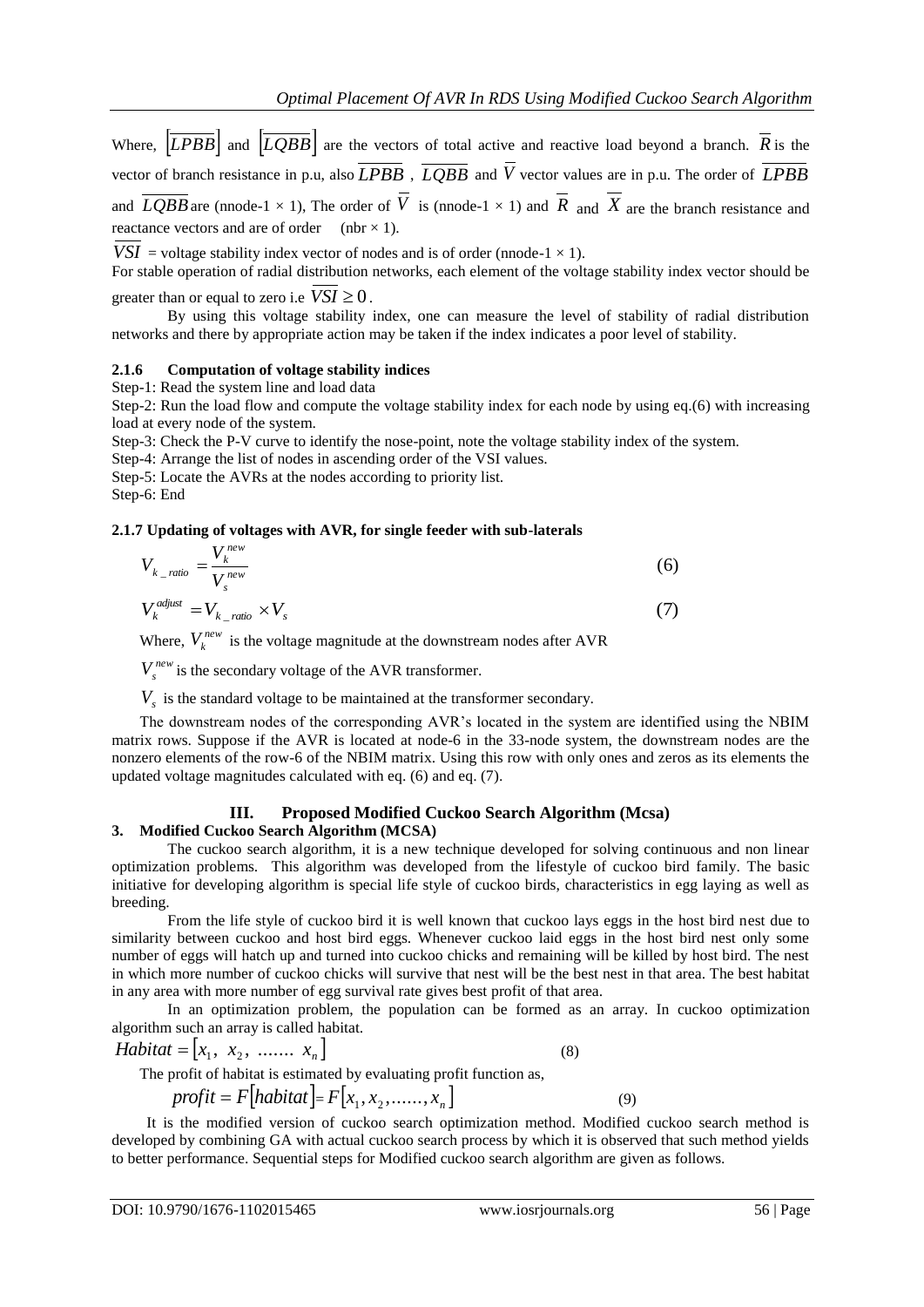## **3.1.1 Initialization**

Initial population of control variable is randomly generated by using,  $\min_{\mathbf{k}}$  + rand (0,1)  $\times$  ( $x_k^{\text{max}}$  –  $x_k^{\text{min}}$ )  $x_{ab} = x_b^{\text{Hilln}} + \text{rand}(0,1) \times (x_b^{\text{Hilax}} - x_b^{\text{Hilln}})$  (10) Where,  $a = 1, 2, \dots, n, b = 1, 2, \dots, m$ 

 $n =$  Number of nests,  $m =$  Number of control variables

 $^{\min}$  and  $x^{\max}$  $x_b^{\min}$  *and*  $x_b^{\max}$  are min. and max. limits of  $b^{\text{th}}$  control variable *rand*  $(0,1)$  is the random number generated between [0,1]

## **3.1.2 Levy flights**

Levy flight is the search process of population of solution from the randomly generated initial population. After performing the levy flight cuckoo chooses the host nest position randomly to lay egg is given in Eqn. (8) and (10). for  $i^{th}$  cuckoo, latest solutions are generated using,

$$
x_i^{(t+1)} = x_i^{(t)} + s_{ab} \times \alpha \oplus Levy(\lambda)
$$
\n(11)

Where,  $\alpha$  random number between [-1,1],  $\oplus$  is entry wise multiplication

 $s_{ab} > 0$ , it is the step size, based on this only new solution is generated. step size can be calculated as

$$
s_{ab} = x_{ab}^t - x_{fb}^t \tag{12}
$$

Where  $a, f = 1, 2, \dots, n$ ;  $b = 1, 2, \dots, m$  and

$$
Levy(\lambda) = \frac{\left|\Gamma(1+\lambda)\times\sin\left(\frac{\pi\times\lambda}{2}\right)\right|^{\frac{1}{\lambda}}}{\Gamma\left(\frac{1+\lambda}{2}\right)\times\lambda\times2^{\left(\frac{\lambda-1}{2}\right)}}; 1 < \lambda \le 3
$$
\n(13)

Levy walk of population will generate new solution around the best solution. Population vector is modified using levy flight equation  $x_{ab}^{t+1}$  i.e, belongs to  $a^{th}$  nest and  $b^{th}$  control variable. Here old value  $x_{ab}$  is updated with respect to  $f^{th}$  neighborhood's nest, using Eqn. (8) is used to select host nest position and the egg laid by cuckoo is evaluated.

## **3.1.3 Crossover**

Recently an efficient operator crossover has been designed for searching process [17].

$$
x_{ab}^{new} = (1 - \lambda) \times x_{1b}^{ref} + \lambda \times x_{ab}^{old}
$$
 (14)

Where  $\lambda$  is the random number between [0, 1]

Modified value  $x_{ab}$  is obtained by crossover of old value and its reference value. After crossover check the control variable limits for all the population. If upper limit is violated set to the maximum value, lower limit is violated set to the minimum value and if it is within the limit keep as such.

## **3.1.4 Selection**

For this work sorting and ranking process is used. By comparing initial generation function vector and new function vector after performing crossover operator. Now modified function vector is obtained for new population, the minimum function value will be memorized. Now the function vectors sort by ascending order in which function values are ranked from minimum to maximum value. Then first rank function value and its corresponding population value are treated as best, and best population vector is given to the next generation.

## **3.1.5 Stopping criteria**

Whenever the number of current generations equals to the maximum number of generations specified then final solution is obtained.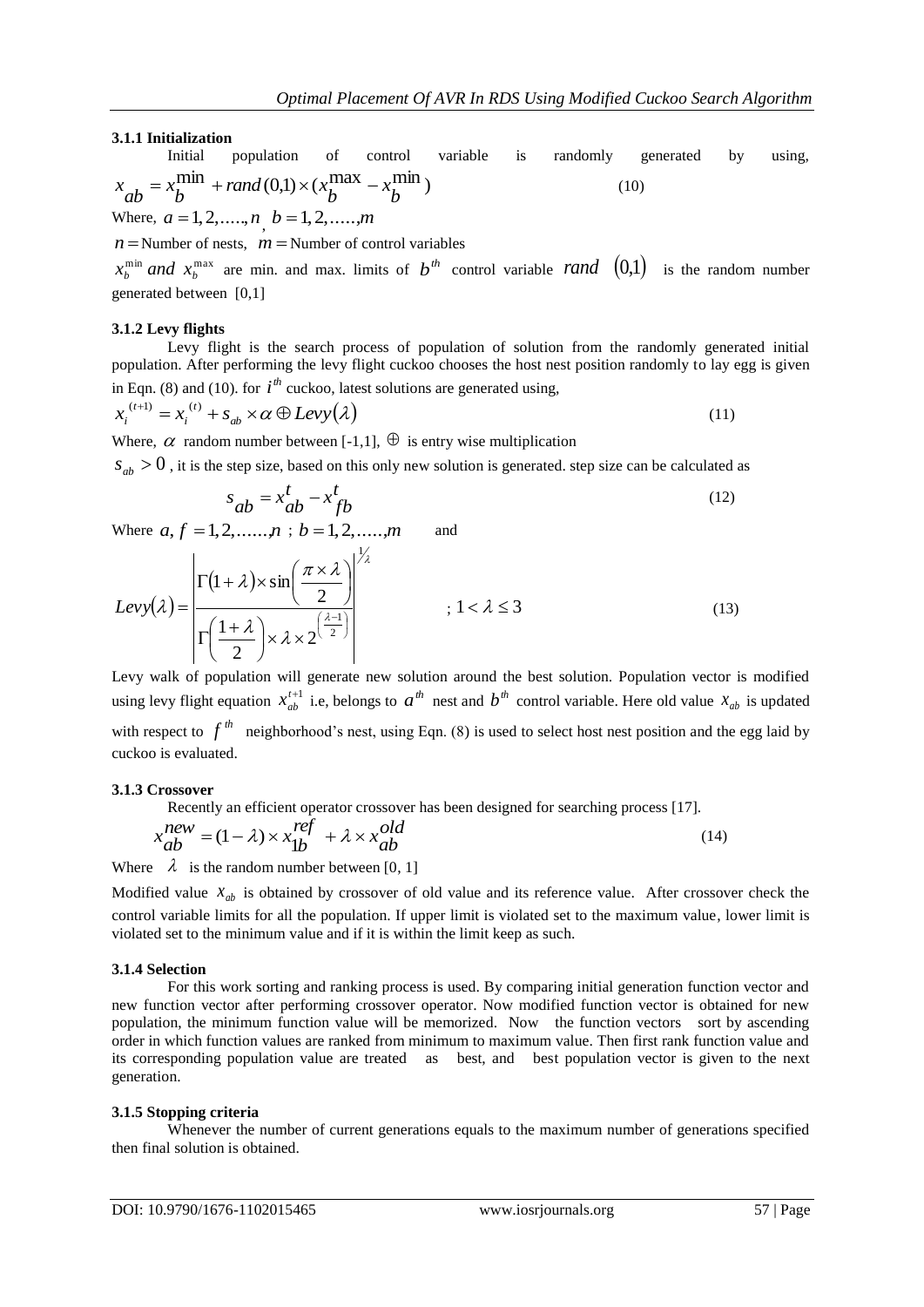## **3.2 Computational procedure for optimal placement of AVR's**

Step-1: Read the system line and load data.

Step-2: Run the load flow to get initial values of the voltage profile of the system.

Step-3: Locate the AVR"s according to the procedure given in the Section.IV.

Step-4: Calculate the secondary voltage of the AVR transformer using eq.(4).

Step-5: Update the downstream voltages of nodes from the node where AVR is placed, using eq.(6) and eq.(7).

Step-6: Repeat the procedure for all the AVR's placed in the system.

Step-7: Calculate the AVR tap-setting values by optimizing the objective functions mentioned in section.2.1, using MCSA.

Step-8: Print the AVR Tap values and the voltage profile of the system.

## **IV. Results And Analysis**

#### **Example-1**

To illustrate the proposed methodology, 15-node RDS is considered. To identify the effect of AVR on system performance, the descending ordered VSI values at the system nodes are tabulated in Table.1. From this table, it is identified that, the top three least VSI valued nodes are 2, 4 and 8. Among these nodes, to identify the optimum number of locations, the total power losses are optimized in the presence of AVR. The optimized TPL values are tabulated in Table.2. From this table, it is observed that, minimum TPL value is obtained, if the AVRs are placed at nodes 2 and 4 when compared to the other locations. From this, the further analysis is performed by placing the AVRs in these locations.

| S. No          | <b>Node No</b> | <b>VSI</b> value |
|----------------|----------------|------------------|
|                | $\mathfrak{D}$ | 0.933709         |
| $\mathfrak{2}$ | 3              | 0.966428         |
| 3              | 8              | 0.974529         |
| 4              | 11             | 0.984597         |
| 5              | 6              | 0.985729         |
| 6              | 4              | 0.986762         |
| 7              | 12             | 0.990569         |
| 8              | 15             | 0.990935         |
| 9              | 10             | 0.991478         |
| 10             | 14             | 0.991554         |
| <u>11</u>      |                | 0.994695         |
| 12             | 13             | 0.995193         |
| 13             | 5              | 0.996363         |
| 14             | 9              | 0.99838          |

|  |  |  | Table.1 Voltage Stability Index values at nodes of 15-node RDS |  |  |  |  |  |  |  |
|--|--|--|----------------------------------------------------------------|--|--|--|--|--|--|--|
|--|--|--|----------------------------------------------------------------|--|--|--|--|--|--|--|

|  | Table.2 Optimum AVR locations of 15-node RDS |
|--|----------------------------------------------|
|  |                                              |

| 37.1842<br>33.9814 |  |
|--------------------|--|
|                    |  |
| ـ.                 |  |
| 35.4169            |  |

The detailed summary of the test results for AVR placement are tabulated in Table.3. From this table, it is observed that, 25.1281 kW losses are reduced with AVRs when compared to without AVRs. It is also observed that, minimum voltage magnitude is obtained at node 8 because of lack of reactive support at this node.

|                      | Table. Summary of test results for A v K placement of 13-hour KDS |                 |  |  |
|----------------------|-------------------------------------------------------------------|-----------------|--|--|
| <b>Description</b>   |                                                                   | <b>With AVR</b> |  |  |
| <b>AVR</b> locations |                                                                   | 2.4             |  |  |
| AVR Tap settings     |                                                                   | $+9. +3$        |  |  |
| TPL, kW              | Without device                                                    | 59.1095         |  |  |
|                      | With AVR                                                          | 33.9814         |  |  |
| Loss reduction, kW   |                                                                   | 25.1281         |  |  |
| Min voltage $(p.u)$  |                                                                   | 0.9725          |  |  |

**Table.3 Summary of test results for AVR placement of 15-node RDS**

To show the effect of AVRs, the voltage values and power losses for without and with AVRs are tabulated in Tables 4 and 5 respectively. The variations of these parameters are shown in Figs 1 and 2.

Min voltage node 8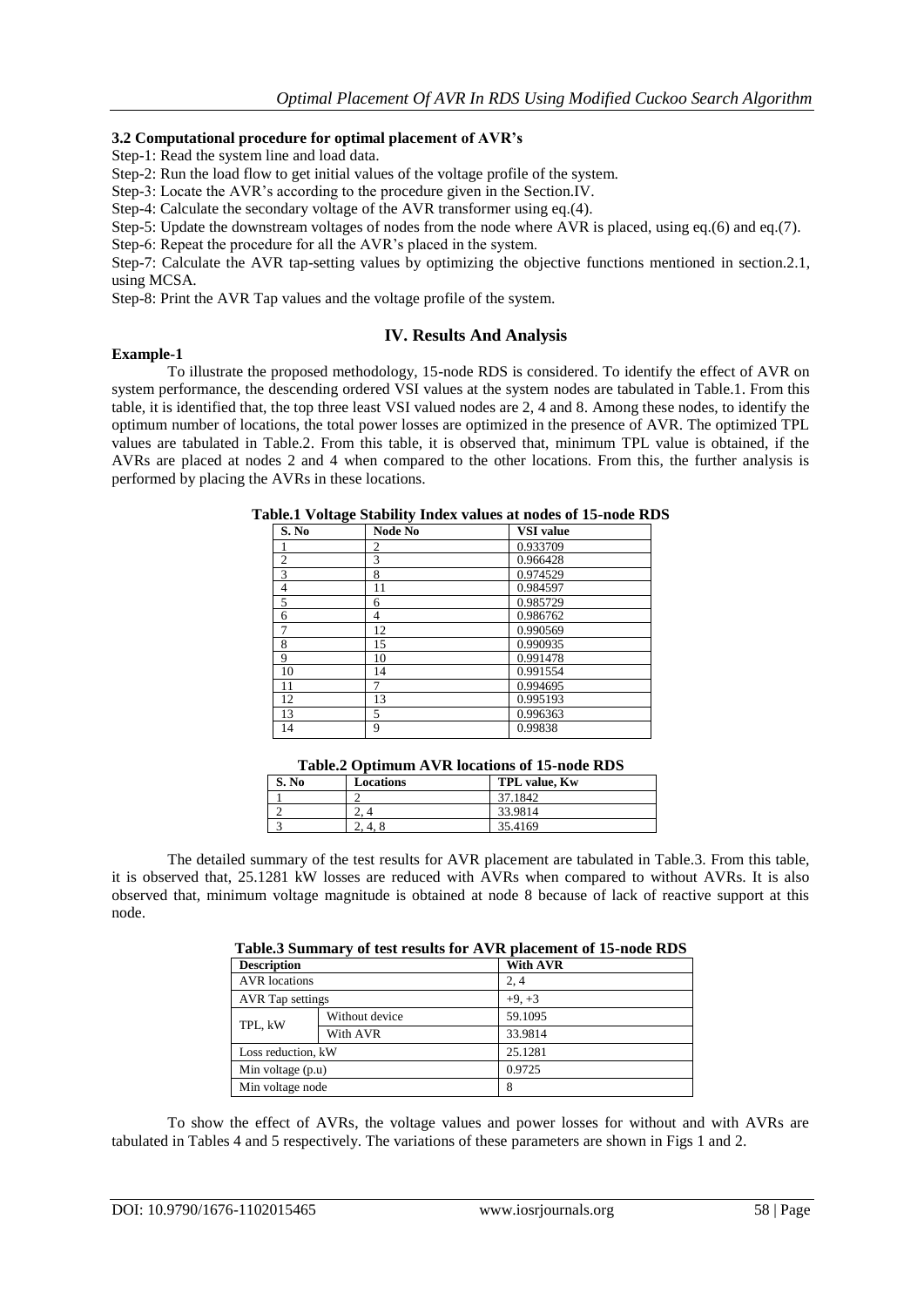|                | Voltage magnitude (p.u.) |                  |  |  |
|----------------|--------------------------|------------------|--|--|
| <b>Node No</b> | <b>Without AVRs</b>      | <b>With AVRs</b> |  |  |
| 1              | 1                        | 1                |  |  |
| $\overline{c}$ | 0.9589                   | 1.0012           |  |  |
| 3              | 0.9386                   | 0.9807           |  |  |
| $\overline{4}$ | 0.9298                   | 0.9727           |  |  |
| 5              | 0.9294                   | 0.9723           |  |  |
| 6              | 0.9454                   | 0.9726           |  |  |
| 7              | 0.9451                   | 0.9724           |  |  |
| 8              | 0.9444                   | 0.9717           |  |  |
| 9              | 0.9501                   | 0.9827           |  |  |
| 10             | 0.9494                   | 0.9825           |  |  |
| 11             | 0.9285                   | 0.9814           |  |  |
| 12             | 0.9226                   | 0.9757           |  |  |
| 13             | 0.9221                   | 0.9753           |  |  |
| 14             | 0.929                    | 0.9718           |  |  |
| 15             | 0.9289                   | 0.9718           |  |  |

**Table.4 Voltage values with AVRs of 15-node RDS**



**Fig.1 Variation of voltage values with AVRs of 15-node RDS**

| Table.5 Power losses with AVRs of 15-node RDS |                |                  |                     |                  |
|-----------------------------------------------|----------------|------------------|---------------------|------------------|
| <b>Branch</b>                                 | <b>Sending</b> | <b>Receiving</b> | $Ploss$ (kW)        |                  |
| No.                                           | Node           | Node             | <b>Without AVRs</b> | <b>With AVRs</b> |
|                                               |                | $\mathfrak{D}$   | 13.8534             | 8.6918           |
| $\overline{c}$                                | $\overline{2}$ | 3                | 12.3239             | 8.1207           |
| 3                                             | 3              | 4                | 7.66717             | 6.2927           |
| $\overline{4}$                                | 4              | 5                | 0.87805             | 0.7241           |
| 5                                             | $\overline{c}$ | 9                | 3.26244             | 2.3124           |
| 6                                             | 9              | 10               | 1.11135             | 0.7941           |
| 7                                             | $\overline{c}$ | 6                | 4.26231             | 1.4375           |
| 8                                             | 6              |                  | 0.61918             | 0.5131           |
| 9                                             | 6              | 8                | 2.07978             | 0.1853           |
| 10                                            | 3              | 11               | 5.16603             | 1.9726           |
| 11                                            | 11             | 12               | 2.54681             | 1.9654           |
| 12                                            | 12             | 13               | 1.01236             | 0.7871           |
| 13                                            | 4              | 14               | 1.43841             | 1.1934           |
| 14                                            | 4              | 15               | 2.8884              | 2.3982           |
| Total losses (kW)                             |                |                  | 59.1096             | 37.389           |



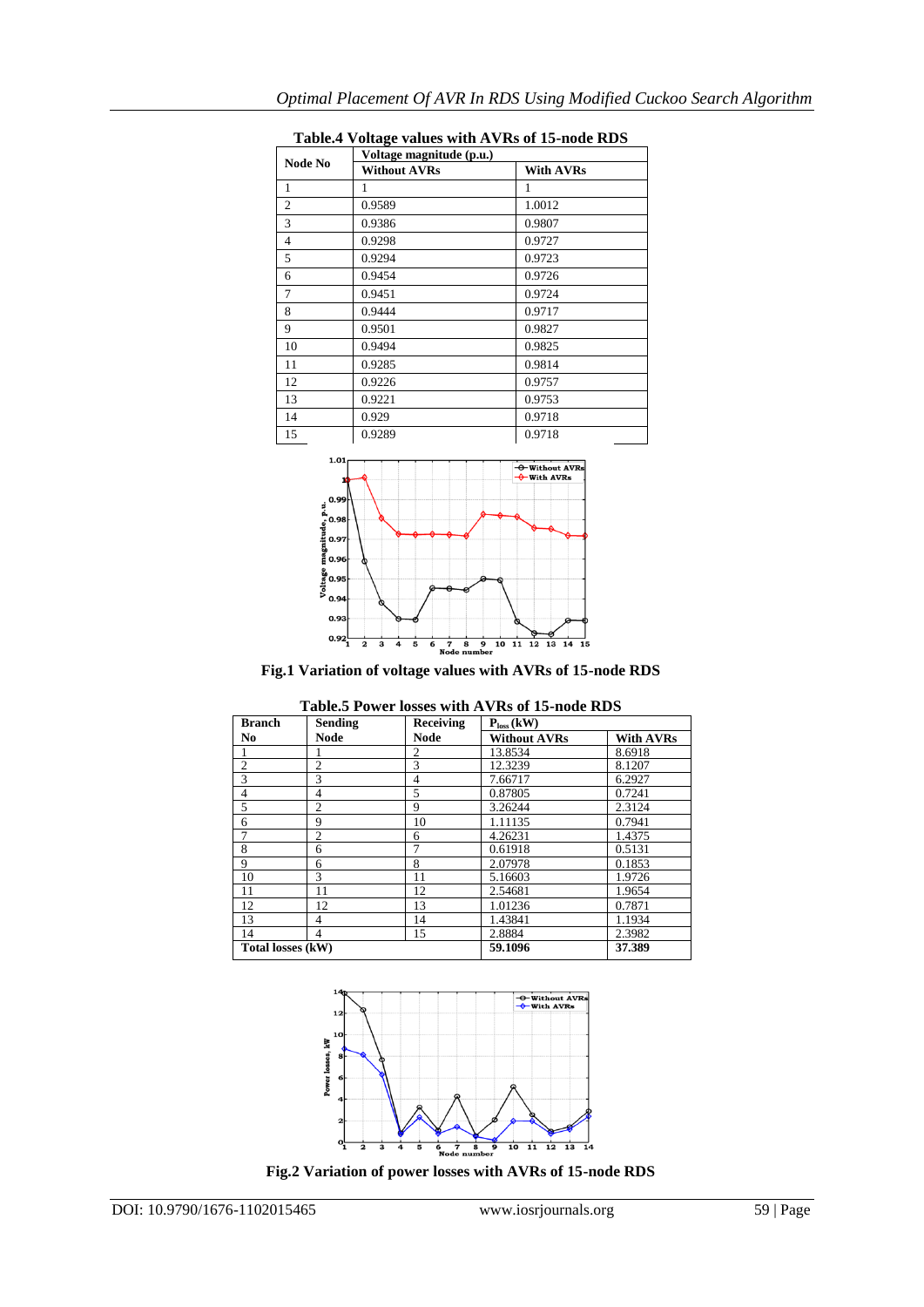From the Tables 4 and 5, it is identified that, the proposed method with AVRs yields better results when compared to the without AVRs. The single objective optimized results with savings, voltage deviation (Vdev) and section current index (SCI) as objectives for with and without AVRs using the developed MCSA is tabulated in Table.6. From this table, it is identified that, with AVR maximum benefit in terms of savings, Vdev and SCI values is obtained when compared to without AVR. It is also identified that, minimization/maximization of value of one of the objectives maximizes/minimizes the value of the other objectives. Hence, it is necessary to solve multi objective optimization problem to get compromised solution among the objectives.

| Control                  | Without    | With AVR     |                                             |                                       |
|--------------------------|------------|--------------|---------------------------------------------|---------------------------------------|
| <b>Parameters</b>        | <b>AVR</b> | Savings (\$) | <b>Voltage deviation</b><br>$(Vdev)$ (p.u.) | <b>Section current</b><br>Index (SCI) |
| $TAP_{AVP2}$ Kw          |            | $+6$         | $+10$                                       | $+8$                                  |
| TAP <sub>AVR4</sub> , Kw | ۰.         | $+8$         | $+8$                                        | $+9$                                  |
| $KP, (\$)$               |            | 5384.615     | 7692.308                                    | 6923.077                              |
| $KF, (\$)$               | ۰          | 298.5897     | 376.4349                                    | 1980.622                              |
| KE, (\$)                 |            | 11184.77     | 12362.11                                    | 10596.1                               |
| $KC, (\$)$               |            | 8806.431     | 12580.62                                    | 11951.58                              |
| Savings, $($ \$ $)$      |            | 8061.542     | 7850.239                                    | 7548.21                               |
| Vdev, p.u.               | 0.08784    | 0.012456     | 0.01021                                     | 0.01346                               |
| <b>SCI</b> value         | 0.6252     | 0.5878       | 0.5947                                      | 0.60149                               |
| TPL. kW                  | 59.5954    | 40.5614      | 38.5661                                     | 41.0649                               |

**Table.6 Single objective optimized results with AVRs of 15-node RDS**

When the voltage deviation is the objective function, the total active power losses are less when compared to other objective (i.e savings and SCI) with the Tap sizes being  $+10$  for  $2<sup>nd</sup>$  node voltage regulator and  $+8$  for the  $4<sup>th</sup>$  node voltage regulator. There is no much improvements in the section current index for all the three objectives, because the Automatic voltage regulator improved the voltage deviations, so, the total active power losses are more, also the saving in energy losses are less. But the benefits due to reduced demand and the benefits due to released feeder capacity are more with the improved voltage deviations. As the number of taps is more the cost of AVR is more, so, the net savings are less.

When the savings is the objective function, the total active power losses are moderate when compared to other objective (i.e SCI and voltage deviation) with the Tap sizes being  $+6$  for  $2<sup>nd</sup>$  node voltage regulator and +8 for the 4<sup>th</sup> node voltage regulator. There is no much improvements in the section current index for all the three objectives, because the Automatic voltage regulator improved the voltage deviations, so, the total active power losses are more, also the saving in energy losses are less. But the benefits due to reduced demand and the benefits due to released feeder capacity are more with the improved voltage deviations. As the number of taps is more the cost of AVR is moderate, so, the net savings are more.

When the section current index is the objective function, the total active power losses are less when compared to other objective (i.e savings and voltage deviation) with the Tap sizes being  $+8$  for  $2<sup>nd</sup>$  node voltage regulator and  $+9$  for the  $4<sup>th</sup>$  node voltage regulator. But the benefits due to reduced demand and the benefits due to released feeder capacity are more with the improved voltage deviations. As the number of taps is more the cost of AVR is moderate, so, the net savings are more.

For 15-node system it is observed from the voltage profile of the system for base case load that the voltages from node-3 to node-15 are below the tolerance voltage of the system i.e 0.95 p.u. Also by finding the voltage stability indices for all the nodes the best location for AVR has been found to be at node-2 and node-4.

As the 15-node system has a total active and reactive power loads of 1226 kW and 1251 kVAr, the number of Tap connections needed for the AVR to improve the voltage profile of the system are 18 Taps, with each tap boosting a voltage by 0.625%, the voltage profile of the system has been improved with the voltage deviation of the system being 0.01021, with the objective of minimization of voltage deviation. Even with the objectives of maximization of savings and minimization of section current index, the voltage deviation of the system is less for AVR than with the DG and the capacitors placed in the system independently. The improvement in voltage magnitudes results in the benefits in the release demand, released feeder capacity and moderate benefits in the annual energy loss savings of the system for all the considered objective functions. The net savings of the system are more as compared to the capacitors placement, because of the AVR directly improves the voltage magnitudes of the system by adjusting the number of Tap"s in the booster transformer.

## **Example-2:**

To illustrate the proposed methodology, 33-node RDS is considered. To identify the effect of AVR on system performance, the descending ordered VSI values at the system nodes are tabulated in Table.7. From this table, it is identified that, the top three highest VSI valued nodes are 24, 5 and 7. Among these nodes, to identify the optimum number of locations, the total power losses are optimized in the presence of AVR. The optimized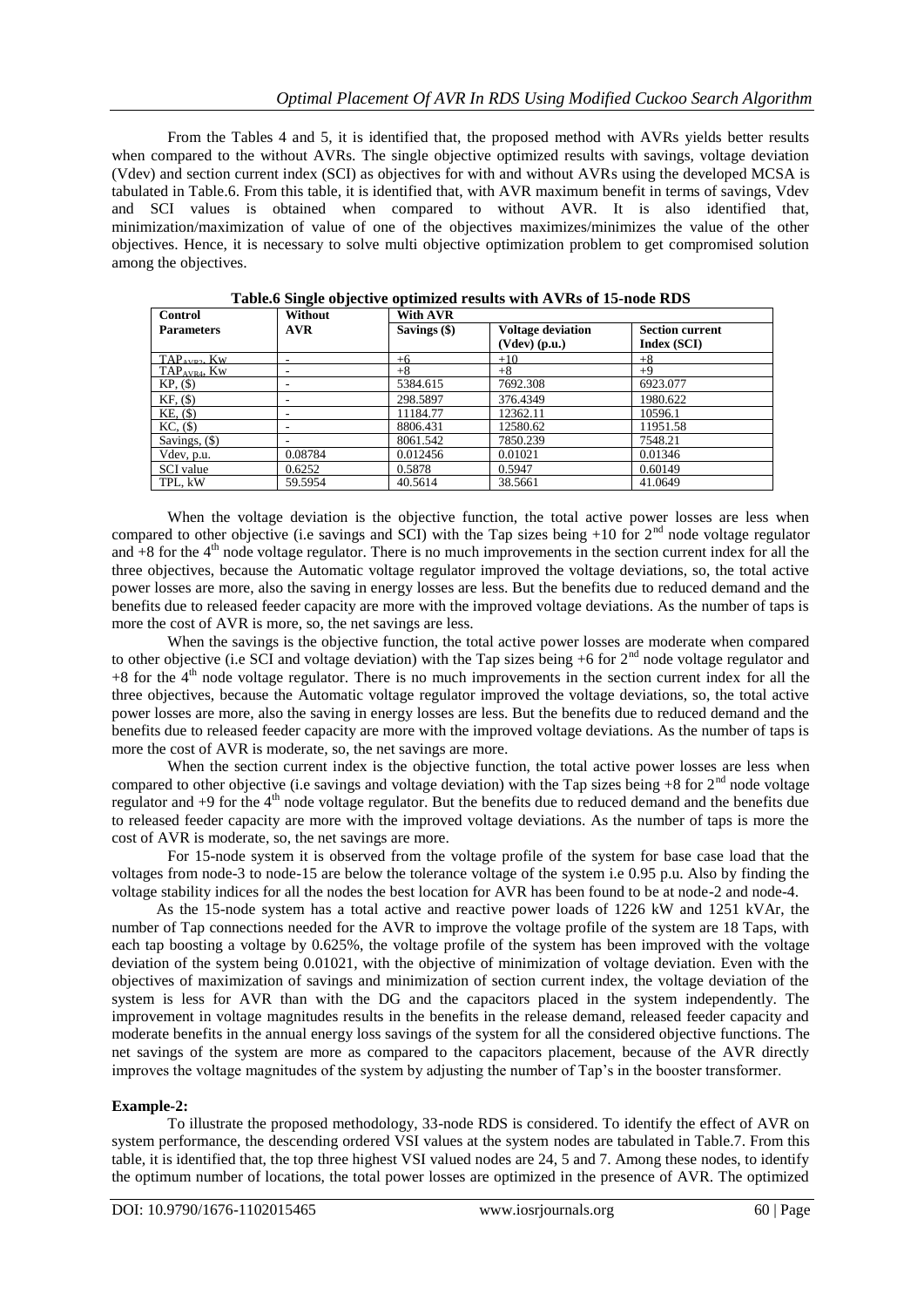TPL values are tabulated in Table.8. From this table, it is observed that, minimum TPL value is obtained, if the AVRs are placed at nodes 24 and 5 when compared to the other locations. From this, the further analysis is performed by placing the AVRs in these locations.

| Table? Tollage Diability Thues Talues at hours of 33-hour KDD |                   |                              |      |                   |                |
|---------------------------------------------------------------|-------------------|------------------------------|------|-------------------|----------------|
| S.No                                                          | <b>Bus number</b> | <b>Voltage stabily index</b> | S.No | <b>Bus number</b> | <b>Voltage</b> |
|                                                               | 24                | 0.996486353                  | 17   | 19                | 0.999772486    |
| $\overline{2}$                                                | 5                 | 0.998908236                  | 18   | 22                | 0.999776659    |
| 3                                                             | 28                | 0.999515344                  | 19   | 29                | 0.999790383    |
| $\overline{4}$                                                | 23                | 0.999584814                  | 20   | 6                 | 0.999793256    |
| 5                                                             | 27                | 0.999324986                  | 21   |                   | 0.999819751    |
| 6                                                             | 2                 | 0.999149197                  | 22   | 26                | 0.999848695    |
| $\overline{7}$                                                | 8                 | 0.999630139                  | 23   | 13                | 0.999867032    |
| 8                                                             | 7                 | 0.999712453                  | 24   | 16                | 0.999881355    |
| 9                                                             | 4                 | 0.999560352                  | 25   | 25                | 0.999886004    |
| 10                                                            | 9                 | 0.999657335                  | 26   | 11                | 0.999911738    |
| 11                                                            | 17                | 0.999395043                  | 27   | 14                | 0.999917236    |
| 12                                                            | 12                | 0.999641048                  | 28   | 15                | 0.999919871    |
| 13                                                            | 21                | 0.999310278                  | 29   | 31                | 0.999946199    |
| 14                                                            | 3                 | 0.999554245                  | 30   | 10                | 0.999949335    |
| 15                                                            | 32                | 0.999716229                  | 31   | 20                | 0.999955207    |
| 16                                                            | 30                | 0.999755407                  | 32   | 18                | 0.999966368    |

**Table.7 Voltage Stability Index values at nodes of 33-node RDS**

## **Table.8 Optimum AVR locations of 33-node RDS**

| S. No | Locations | TPL value, kW |
|-------|-----------|---------------|
|       | 24        | 186.235       |
|       | 24.5      | 172.536       |
|       | 24, 5, 7  | 182.456       |

The detailed summary of the test results for AVR placement are tabulated in Table.9. From this table, it is observed that, 40.95 kW losses are reduced with AVRs when compared to without AVRs. It is also observed that, minimum voltage magnitude is obtained at node 18 because of lack of reactive support at this node.

| Table. Summary of test results for AVR placement of 33-node RDS |                |                 |  |
|-----------------------------------------------------------------|----------------|-----------------|--|
| <b>Description</b>                                              |                | <b>With AVR</b> |  |
| <b>AVR</b> locations                                            |                | 24.5            |  |
| <b>AVR</b> Tap settings                                         |                | $+10, +8$       |  |
| TPL. kW                                                         | Without device | 213.564         |  |
|                                                                 | With AVR       | 172.614         |  |
| Loss reduction, kW                                              |                | 40.95           |  |
| Min voltage (p.u)                                               |                | 0.9825          |  |
| Min voltage node                                                |                | 18              |  |

## **Table.9 Summary of test results for AVR placement of 33-node RDS**

To show the effect of AVRs, the voltage values and power losses for without and with AVRs are tabulated in Tables 10 and 11 respectively. The variations of these parameters are shown in Figs 3 and 4.

| Node No        | $\cdots$<br>Voltage magnitude (p.u.) |                  |  |
|----------------|--------------------------------------|------------------|--|
|                | <b>Without AVRs</b>                  | <b>With AVRs</b> |  |
| $\overline{1}$ |                                      |                  |  |
| $\overline{2}$ | 0.996343                             | 0.996343         |  |
| $\overline{3}$ | 0.978468                             | 0.978468         |  |
| $\overline{4}$ | 0.968194                             | 0.968194         |  |
| 5              | 0.957914                             | 1.012104         |  |
| 6              | 0.933113                             | 1.030218         |  |
| $\overline{7}$ | 0.92957                              | 1.026306         |  |
| 8              | 0.924662                             | 1.020887         |  |
| 9              | 0.918259                             | 1.013818         |  |
| 10             | 0.91236                              | 1.007305         |  |
| 11             | 0.911482                             | 1.006336         |  |
| 12             | 0.909945                             | 1.004639         |  |
| 13             | 0.903715                             | 0.99776          |  |
| 14             | 0.901388                             | 0.995191         |  |

**Table.10 Voltage values with AVRs of 33-node RDS**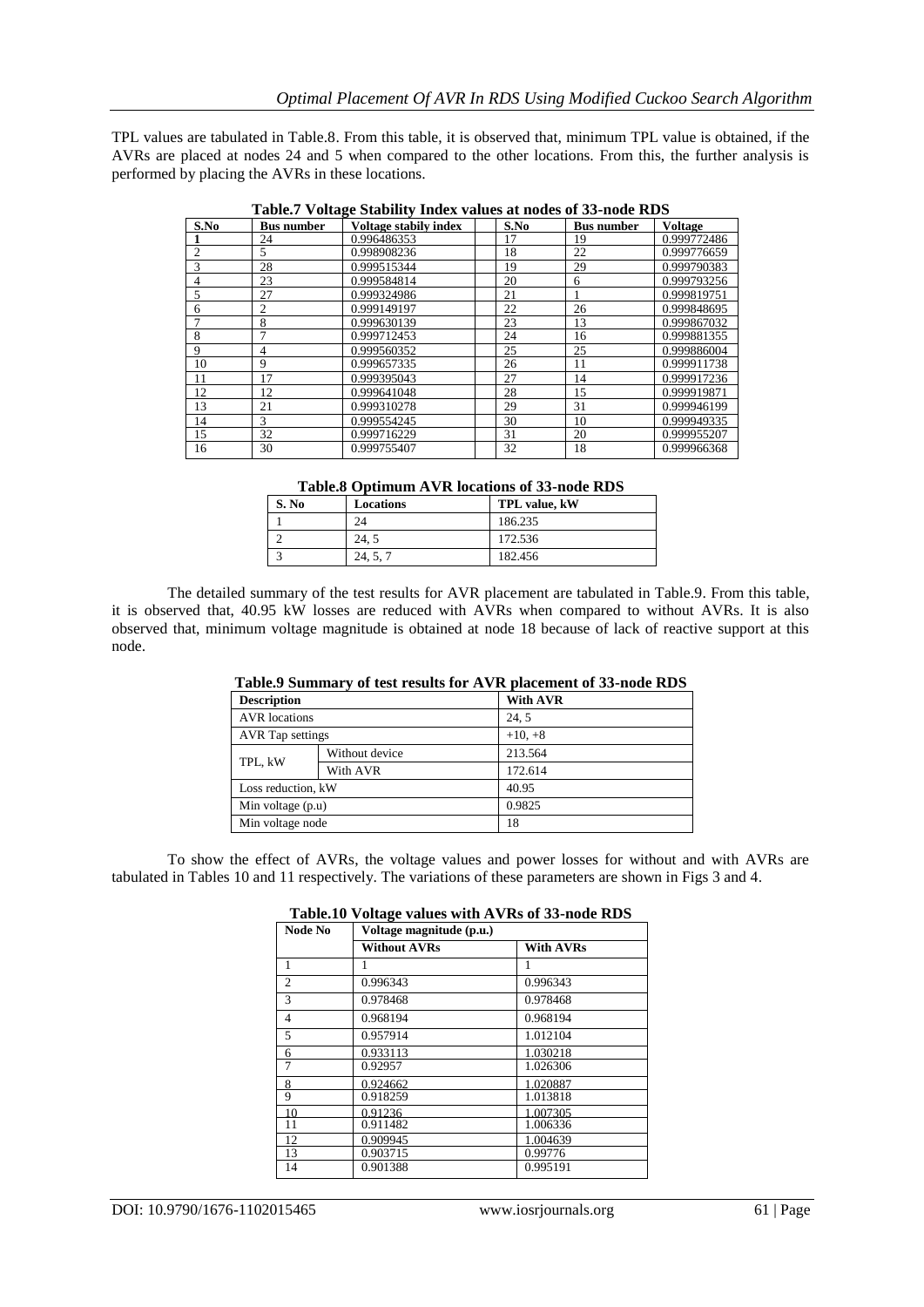| 15 | 0.899944 | 0.993597 |
|----|----------|----------|
| 16 | 0.898554 | 0.992063 |
| 17 | 0.896493 | 0.989787 |
| 18 | 0.895879 | 0.989227 |
| 19 | 0.995791 | 0.995791 |
| 20 | 0.99222  | 0.99222  |
| 21 | 0.991514 | 0.991514 |
| 22 | 0.990858 | 0.990876 |
| 23 | 0.974885 | 0.974885 |
| 24 | 0.968143 | 1.002165 |
| 25 | 0.964832 | 0.998932 |
| 26 | 0.929677 | 1.026425 |
| 27 | 0.925041 | 1.021305 |
| 28 | 0.905594 | 0.999835 |
| 29 | 0.891347 | 0.984106 |
| 30 | 0.884081 | 0.976084 |
| 31 | 0.879716 | 0.971264 |
| 32 | 0.878806 | 0.970259 |
| 33 | 0.878465 | 0.969991 |



**Fig.3 Variation of voltage values with AVRs of 33-node RDS**

| <b>Branch</b>  | <b>Sending Node</b> | <b>Receiving Node</b> | $\mathbf{P}_{loss}\left(\mathbf{kW}\right)$ |                  |
|----------------|---------------------|-----------------------|---------------------------------------------|------------------|
| N <sub>0</sub> |                     |                       | <b>Without AVRs</b>                         | <b>With AVRs</b> |
| $\mathbf{1}$   | $\mathbf{1}$        | $\overline{2}$        | 2.20623                                     | 1.786291         |
| $\mathbf{2}$   | $\overline{c}$      | 3                     | 11.2456                                     | 9.10509          |
| 3              | 3                   | $\overline{4}$        | 11.3873                                     | 9.21979          |
| $\overline{4}$ | $\overline{4}$      | 5                     | 14.1231                                     | 11.43486         |
| 5              | 5                   | 6                     | 20.5389                                     | 16.62946         |
| 6              | 6                   | $\overline{7}$        | 10.9847                                     | 8.89388          |
| $\tau$         | $\tau$              | 8                     | 9.83256                                     | 7.96098          |
| 8              | 8                   | 9                     | 8.35870                                     | 6.76766          |
| 9              | 9                   | 10                    | 8.25392                                     | 6.68283          |
| 10             | 10                  | 11                    | 7.54865                                     | 6.11180          |
| 11             | 11                  | 12                    | 7.10265                                     | 5.75070          |
| 12             | 12                  | 13                    | 6.75004                                     | 5.46521          |
| 13             | 13                  | 14                    | 5.9890                                      | 4.84907          |
| 14             | 14                  | 15                    | 4.24278                                     | 3.43519          |
| 15             | 15                  | 16                    | 3.34032                                     | 2.704510         |
| 16             | 16                  | 17                    | 2.428565                                    | 1.966300         |
| 17             | 17                  | 18                    | 1.461061                                    | 1.182955         |
| 18             | $\mathfrak{2}$      | 19                    | 0.234171                                    | 0.189598         |
| 19             | 19                  | 20                    | 0.330187                                    | 0.267338         |
| 20             | 20                  | 21                    | 0.23889                                     | 0.193420         |
| 21             | 21                  | 22                    | 0.127579                                    | 0.103295         |
| 22             | 3                   | 23                    | 3.689666                                    | 2.987357         |

**Table.11 Power losses with AVRs of 33-node RDS**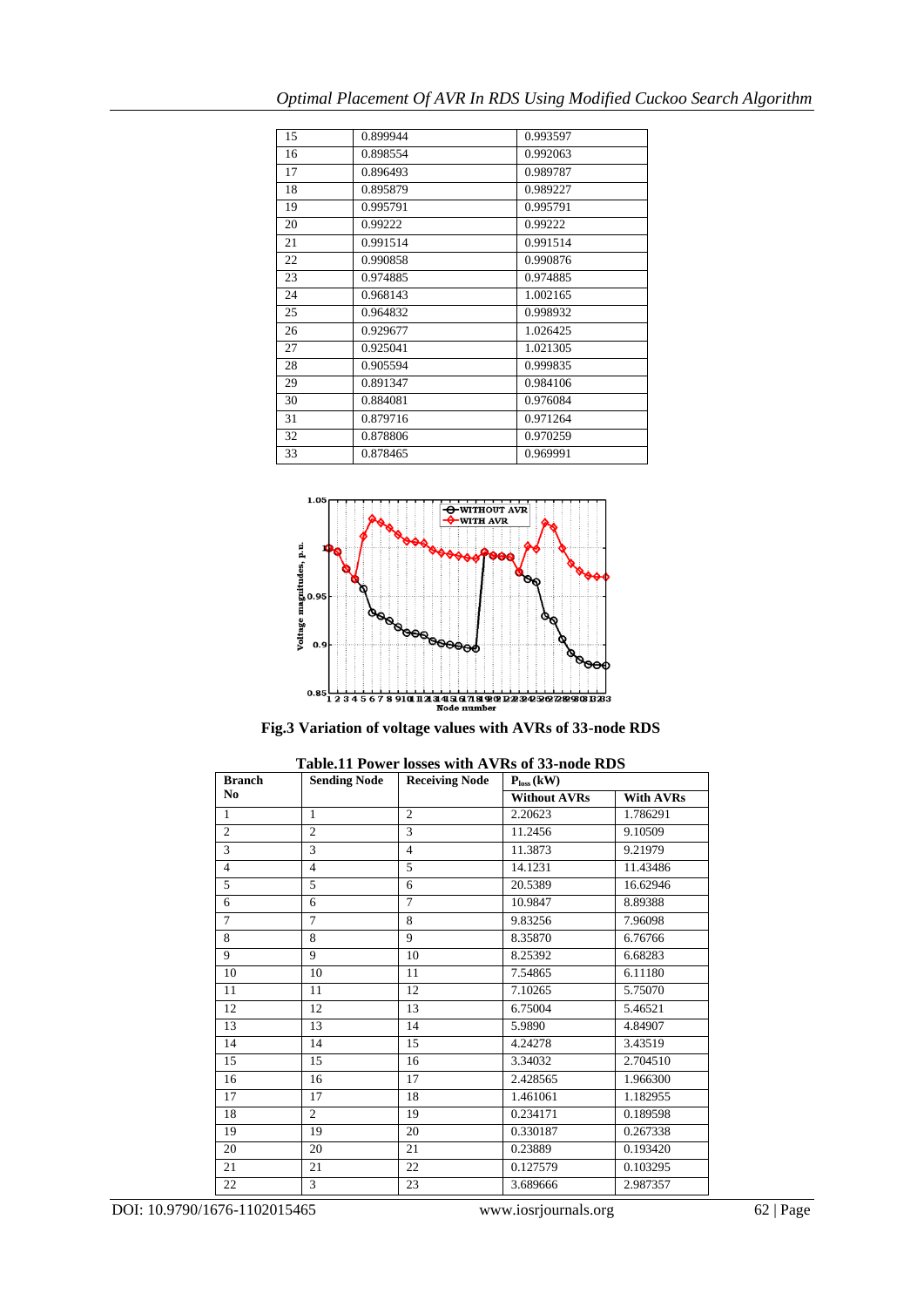| <b>TOTAL ACTIVE POWER LOSS</b> |    |    | 212.59   | 172.13  |
|--------------------------------|----|----|----------|---------|
| 32                             | 32 | 33 | 1.01850  | 0.82463 |
| 31                             | 31 | 32 | 4.522531 | 3.66169 |
| 30                             | 30 | 31 | 6.96394  | 5.63839 |
| 29                             | 29 | 30 | 10.61977 | 8.59836 |
| 28                             | 28 | 29 | 11.73584 | 9.50199 |
| 27                             | 27 | 28 | 11.12596 | 9.00819 |
| 26                             | 26 | 27 | 9.76177  | 7.90366 |
| 25                             | 6  | 26 | 9.77841  | 7.91714 |
| 24                             | 24 | 25 | 2.377458 | 1.92492 |
| 23                             | 23 | 24 | 4.276965 | 3.46286 |



**Fig.4 Variation of power losses with AVRs of 33-node RDS**

From the Tables 10 and 11, it is identified that, the proposed method with AVRs yields better results when compared to the without AVRs. The single objective optimized results with savings, voltage deviation (Vdev) and section current index (SCI) as objectives for with and without AVRs using the developed MCSA is tabulated in Table.12. From this table, it is identified that, with AVR maximum benefit in terms of savings, Vdev and SCI values is obtained when compared to without AVR. It is also identified that, minimization/maximization of value of one of the objectives maximizes/minimizes the value of the other objectives. Hence, it is necessary to solve multi objective optimization problem to get compromised solution among the objectives.

| Control           | Without<br>$_{\rm DG}$ | <b>With AVR</b> |                                             |                                       |  |
|-------------------|------------------------|-----------------|---------------------------------------------|---------------------------------------|--|
| <b>Parameters</b> |                        | Savings (\$)    | <b>Voltage deviation</b><br>$(Vdev)$ (p.u.) | <b>Section current</b><br>Index (SCI) |  |
| TAPAVR24          | ۰                      | $+13$           | $+11$                                       | $+13$                                 |  |
| TAPAVR5           | ٠                      | $+8$            | $+12$                                       | $+10$                                 |  |
| $KP, (\$)$        | ٠                      | 4615.385        | 5384.615                                    | 4615.385                              |  |
| $KF, (\$)$        | ٠                      | 439.6814        | 417.5256                                    | 492.1657                              |  |
| $KE,$ $(\$)$      | ٠                      | 22822.36        | 22822.36                                    | 23365.75                              |  |
| $KC, (\$)$        | ٠                      | 13209.65        | 14467.71                                    | 14467.71                              |  |
| Savings, \$       | ۰                      | 14667.78        | 14156.79                                    | 14005.59                              |  |
| Vdev, p.u.        | 0.08674                | 0.02381         | 0.02031                                     | 0.02634                               |  |
| <b>SCI</b> value  | 0.6834                 | 0.6534          | 0.6675                                      | 0.6245                                |  |
| TPL. kW           | 213.495                | 169.284         | 163.644                                     | 166.618                               |  |

**Table.12 Single objective optimized results with AVRs of 33-node RDS**

When the voltage deviation is the objective function, the total active power losses are less when compared to other objective (i.e savings and voltage deviation) with the Tap sizes being  $+11$  for  $24<sup>th</sup>$  node voltage regulator and  $+12$  for the 5<sup>th</sup> node voltage regulator. There is no much improvements in the section current index for all the three objectives, because the Automatic voltage regulator improved the voltage deviations, so, the total active power losses are more, also the saving in energy losses are less. But the benefits due to reduced demand and the benefits due to released feeder capacity are more with the improved voltage deviations. As the number of taps is more the cost of AVR is more, so, the net savings are less.

When the savings is the objective function, the total active power losses are moderate when compared to other objective (i.e SCI and voltahe deviation) with the Tap sizes being  $+13$  for  $24<sup>th</sup>$  node voltage regulator and  $+8$  for the  $5<sup>th</sup>$  node voltage regulator. There is no much improvements in the section current index for all the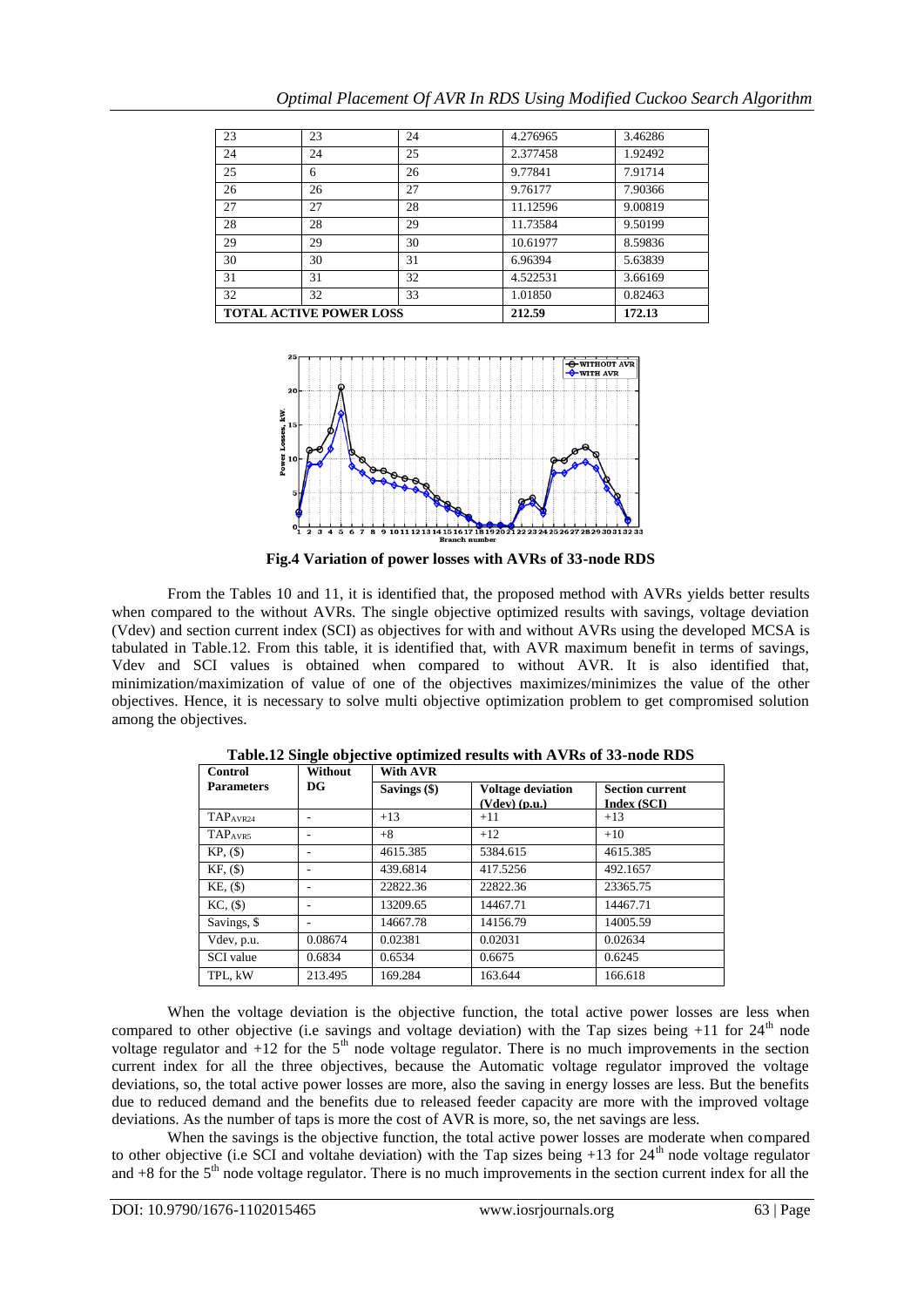three objectives, because the Automatic voltage regulator improved the voltage deviations, so, the total active power losses are more, also the saving in energy losses are less. But the benefits due to reduced demand and the benefits due to released feeder capacity are more with the improved voltage deviations. As the number of taps is more the cost of AVR is moderate, so, the net savings are more.

When the section current index is the objective function, the total active power losses are less when compared to other objective (i.e savings and voltage deviation) with the Tap sizes being  $+13$  for  $24<sup>th</sup>$  node voltage regulator and  $+10$  for the  $5<sup>th</sup>$  node voltage regulator. But the benefits due to reduced demand and the benefits due to released feeder capacity are more with the improved voltage deviations. As the number of taps is more the cost of AVR is moderate, so, the net savings are more.

The 33-node system has a total active and reactive power load of 3715 kW and 2674 kVAr, the voltages from node-5 to node-18 and node-25 to node-33, have voltage magnitudes less than tolerance of 0.95 p.u, the voltage stability indices indicate that the optimal locations of AVR's are at node-24, 5, 7 with minimum total active power loss as objective function. As the voltage deviations of most of the nodes are more for 33 node are below 0.95 p.u. The Tap settings needed for improving the voltage profile of the system are more for 33-node system than the 15-node system. The voltage deviation has been improved to 0.08674 from 0.02031. The benefits due to released demand, released feeder capacity and the benefits due to energy loss savings are more when compared to 15-node system; also the net savings of the system are more for 33-node system with more investment in the size of AVR as compared to the 15-node system. The percentage loss reduction is less for 33-node system as compared to the 15-node system.

| Control              | Without<br><b>AVR</b> | With AVR     |                          |                        |
|----------------------|-----------------------|--------------|--------------------------|------------------------|
| <b>Parameters</b>    |                       | Savings (\$) | <b>Voltage deviation</b> | <b>Section current</b> |
| TAP <sub>AVR57</sub> |                       | $+14$        | $+12$                    | $+14$                  |
| TAP <sub>AVR6</sub>  |                       | $+15$        | $+15$                    | $+11$                  |
| $KP. (\$)$           |                       | 8192.308     | 4346.154                 | 3884.615               |
| $KF, (\$)$           |                       | 1491.8377    | 1094.8524                | 1415.2316              |
| $KE,$ $(\$)$         |                       | 24452.53     | 27169.48                 | 25539.31               |
| $KC, $(\$)$          | ۰                     | 18241.89     | 16983.83                 | 15725.77               |
| Savings, \$          |                       | 15894.78     | 15626.65                 | 15113.39               |
| Vdev, p.u.           | 0.08674               | 0.02181      | 0.01931                  | 0.02434                |
| <b>SCI</b> value     | 0.6776                | 0.6534       | 0.6675                   | 0.6245                 |
| TPL, kW              | 225.659               | 180.226      | 174.694                  | 178.165                |
|                      |                       |              |                          |                        |

**Table.13 Single objective optimized results with AVRs of 69-node RDS**

As the 69-node distribution system is having long feeders with more loads at  $11^{th}$ ,  $12^{th}$ ,  $49^{th}$ ,  $50^{th}$ , and the  $61<sup>st</sup>$  load is having 33% of the overall load of the system, so, the number of tap settings needed for AVR's are more for 69-node system than the 33-node and the 15-node systems.

As the AVR sizes are more the net savings of the system are more, with more benefits in the released demand, released feeder capacity and the benefits due to the annual energy loss savings of the system. The benefits in the reduced feeder capacity are more for the case with objective function as minimization of section current index, than with savings and voltage deviations as objective functions. The energy loss savings are less for SCI as the objective, moderate for savings as objective and more for voltage deviation as the objective function. The cost of AVRs are more for savings as objective, moderate for voltage deviation as objective and less for SCI as objective function.

## **V. Conclusion**

A novel method for the optimal location of AVR in distribution system has been proposed, where the voltage stability indices and the minimum total active power losses are taken into consideration. The tapsettings of the AVR has been determined by optimizing the objective function subjected to constraints using modified cuckoo search algorithm. The row of nodes beyond branch incidence matrix is used for updating of the downstream node voltages of the AVR. The row number corresponds to the AVR node number, is used for updating of voltages on the secondary side of the AVR. The proposed method has been tested on three standard 15-node, 33-node and 69-node distribution systems, it has been observed that the proposed method is superior to the existing method. Here the authors have considered the objective functions which includes the technical and Economical benefits, so that the results obtained are very useful for system planner/operator.

#### **References**

[1]. J. H. Teng, A network-topology based three-phase load flow for distribution systems, Proceedings of National Science Council ROC (A), vol.24 (4), pp.259-264, 2000.

<sup>[2].</sup> J. Liu, M.M.A. Salama and R.R. Mansour, An efficient power flow algorithm for distribution systems with polynomial load, International Journal of Electrical Engineering Education, vol. 39 (4), pp.372-386, 2002.